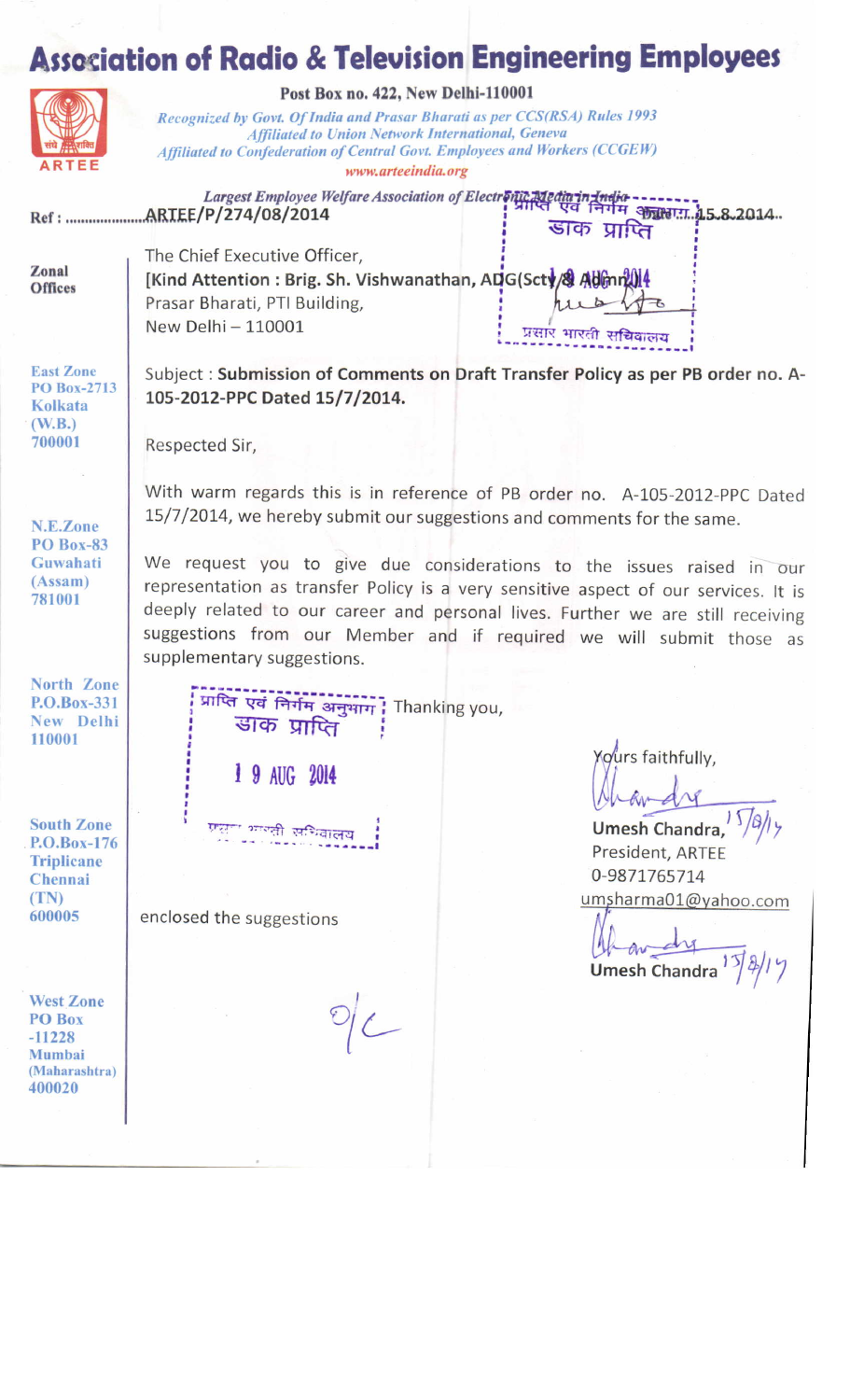## **Association of Radio & Television Engineering Employees**



Ref : .................................

Post Box no. 422, New Delhi-110001

Recognized by Govt. Of India and Prasar Bharati as per CCS(RSA) Rules 1993 Affiliated to Union Network International, Geneva Affiliated to Confederation of Central Govt. Employees and Workers (CCGEW) www.arteeindia.org

Largest Employee Welfare Association of Electronic Media in India General Observations

(A). The Transfer Policy must have a human face and considerations while the Zonal some clauses of draft transfer policy spells otherwise. Some of the clauses are Offices harsh and implementation of such provisions will not help in smoothening the functioning of Stations which is the prime purpose of the Policy. East Zonc (B). Since our Status is that We are Govt. Employees working in Prasar Bharati and PO Box-2713 our existing transfer Policy 1981 is approved by DOPT, Changes in the Policy should Kolkata (w:8.) be approved DOPT after getting node of Prasar Bharati Board. 700001 (C) It is mentioned in clause 1.2 of the draft transfer policy that It is applicable to all Employees of Prasar Bharati without any exception, whether they are on deemed deputation from Govt. of India or they are Prasar Bharati Employees. The Clause N.E.Zone says that even the employees of deemed deputation are Prasar Bharati Employees P0 Box-83 Guwahati while they belong to Govt. (Assam) 781 001 As per our suggestions the Clause should be : It is applicable to all Employees WORKING IN Prasar Bharati without any exception, whether they are on deemed deputation from Govt. of India or they are Prasar Bharati Employees. North Zone P.O.Box-331 (D). The Transfer Policy should be implemented for transfer takes place after the Nen Delhi date of implementation. For already transferred staff the existing provisions and**110001** tenures should be followed. South Zonc Jourbum P.O.Box-176 **Triplicane**  $N_1$   $l_1$ I Chennai (TN)  $ln4$ 600005 West Zone PO Box  $-11228$ Mumbai (Maharashtra) 400020